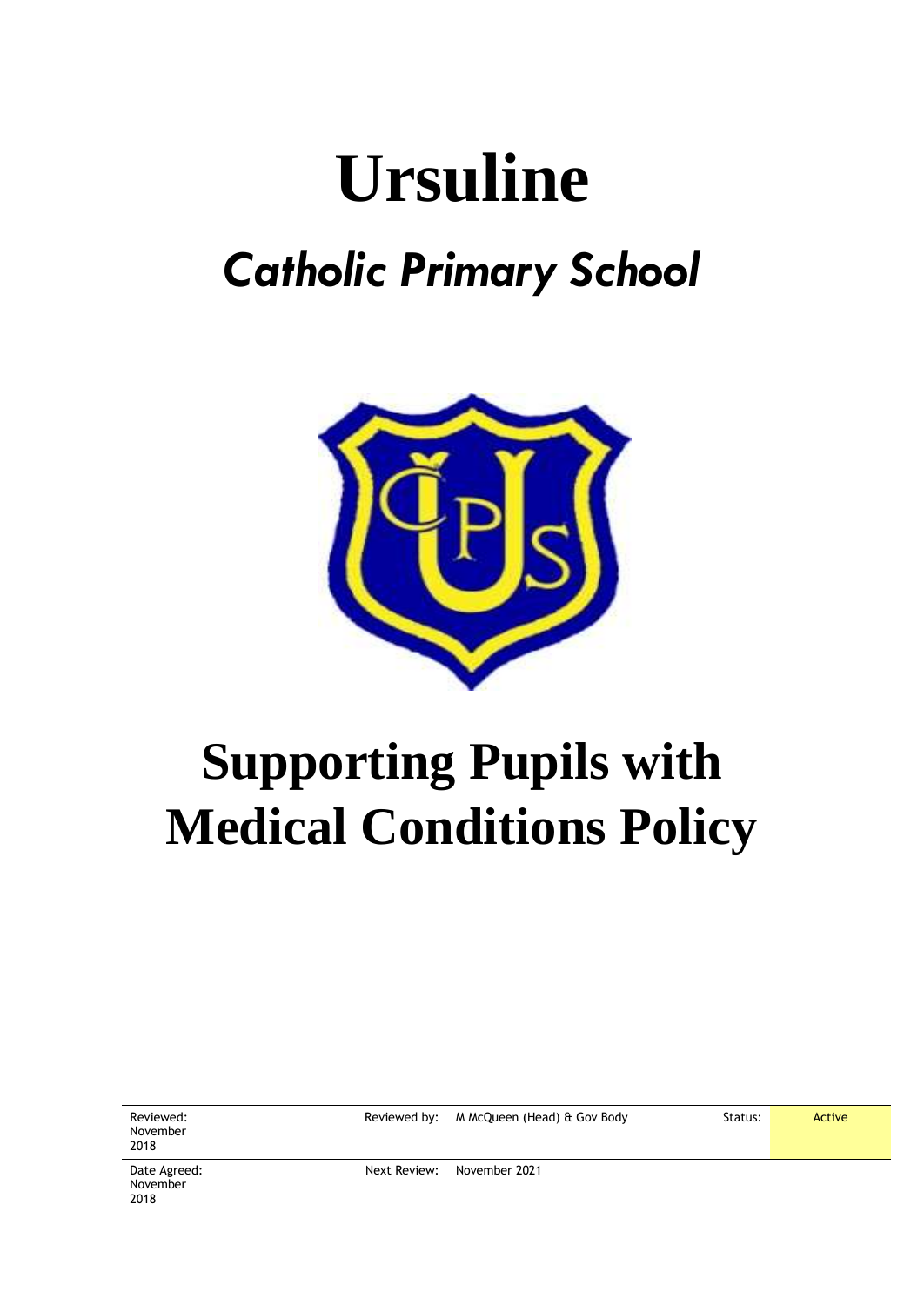### **Supporting Children with Medical Conditions**

**Mission Statement**

*believe, achieve, serve*

Ursuline Catholic Primary School wishes to ensure that pupils with medical conditions receive appropriate care and support at school. All pupils have an entitlement to a full time curriculum or as much as their medical condition allows. Most children will at some time have a medical condition that may affect their participation in school activities. For many this will be short-term perhaps requiring them to complete a course of medication. Other children have medical conditions or medical needs that, if not properly managed, could limit their access to education. Most children with medical needs are able to attend school regularly and, with some support from the school, can take part in most normal school activities.

Our school policy aims to support regular attendance and has accepted and adopted the Department for Education's statutory guidance released in April 2014 – "Supporting pupils at school with medical conditions" under a statutory duty from section 100 of

the Children and Families Act 2014. The statutory duty came into force on 1<sup>st</sup> September 2014

The school will have regard to the statutory guidance issued. We take account of it, carefully consider it and we make all efforts to comply.

#### **1. Procedures**

The designated named officer for Supporting Children with a Medical Condition is Mr Mark McQueen (Head Teacher). This person will ensure that whenever the school is notified that a pupil has a medical condition the following procedures are adhered to:

- All relevant staff are made aware of a child's condition
- Sufficient staff are suitably trained
- Cover arrangements are in place in case of staff absence/turnover
- Supply teachers are briefed

| Reviewed:<br>November<br>2018    | Reviewed by: | M McQueen (Head) & Gov Body | Status: | Active |
|----------------------------------|--------------|-----------------------------|---------|--------|
| Date Agreed:<br>November<br>2018 | Next Review: | November 2021               |         |        |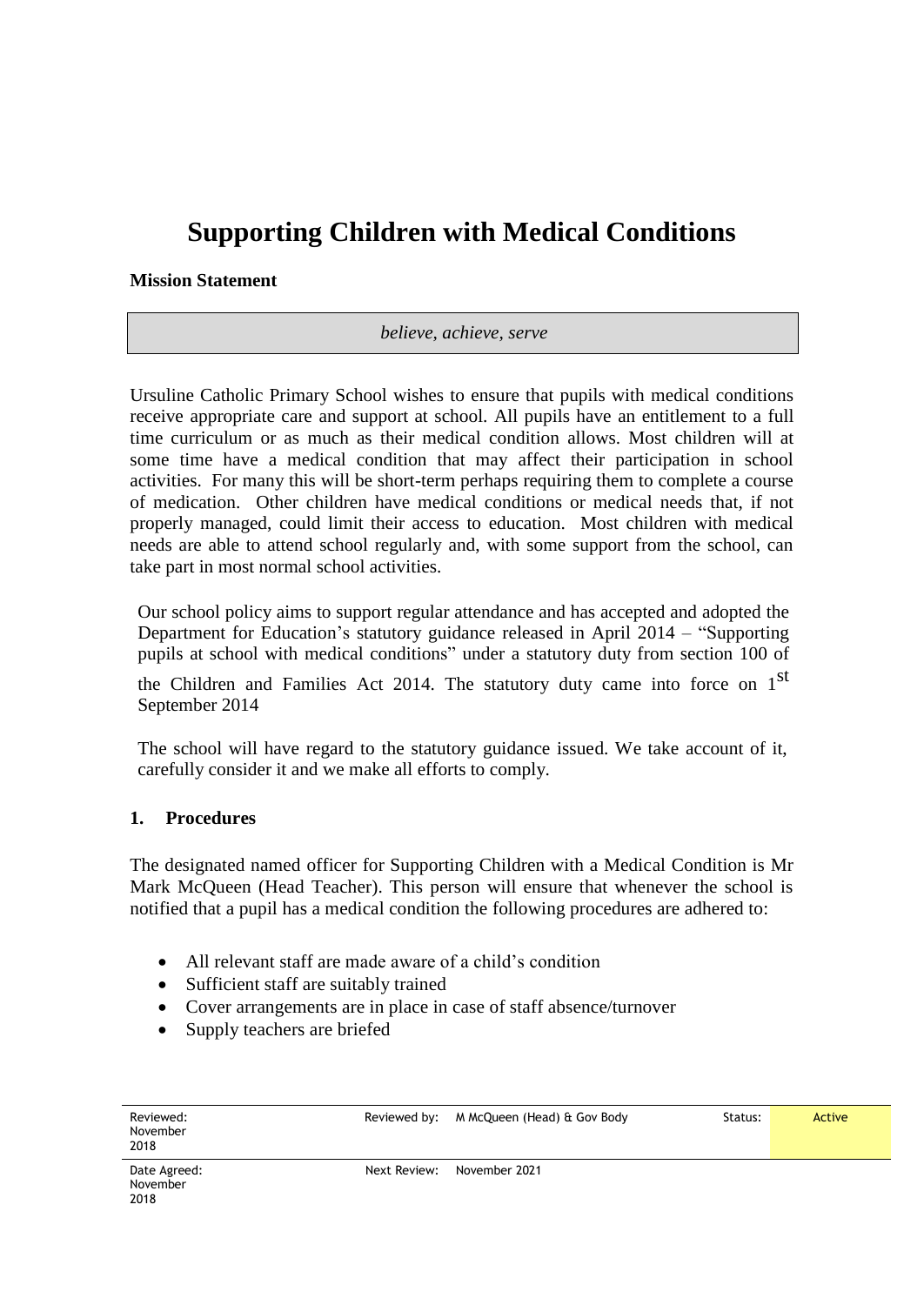- Risk assessments for visits and activities out of the normal timetable are carried out
- Individual healthcare plans are monitored (at least annually)
- Transitional arrangements between schools are carried out
- If a child's needs change, the above measures are adjusted accordingly.

Where children join Ursuline at the start of a new academic year, these arrangements should be in place for the start of term. Where a child joins mid-term or a new diagnosis is given, arrangements should be in place as soon as possible, ideally within two weeks.

A pupil with a medical condition requiring medication or support in school should have an individual healthcare plan which details the support that child needs. If the parents, healthcare profession and school agree that a healthcare plan in inappropriate or disproportionate, a record of the child's medical condition and any implications for the child will be kept in the schools medical record and the child's individual record.

#### **2. Individual Healthcare Plans (IHP)**

The following information should be considered when writing an individual healthcare plan, see  $\Delta$ ppendix  $\Delta$  for school template:

- The medical condition, its triggers, sign's, symptoms and treatments
- The pupil's resulting needs, including medication and other treatments, times facilities, equipment, testing, dietary requirements and environmental issues.
- Specific support for the pupil's educational, social and emotional needs
- The level of support needed including in emergencies
- Wo will provide support, their training needs, expectation of their role, confirmation of their proficiency and cover arrangements
- Who in school needs to be aware of the child's condition and the support required
- Arrangements for written permission from parents and the head teacher for medication to be administered by a member of staff or self-administered (children who are competent should be encouraged to take responsibility for managing their own medicines and procedures, with an appropriate level of supervision)
- Separate arrangements or procedures required for school trips or other school activities outside of the normal school timetable that will ensure the child can participate
- Easily accessible to all relevant staff, whilst preserving confidentiality (staffrooms are deemed as an inappropriate location for IHP.
- What to do if a child refuses to take medicine or carry out a necessary procedure
- What to do in an emergency, who to contact and contingency arrangements

| Reviewed:<br>November<br>2018    |              | Reviewed by: M McQueen (Head) & Gov Body | Status: | Active |
|----------------------------------|--------------|------------------------------------------|---------|--------|
| Date Agreed:<br>November<br>2018 | Next Review: | November 2021                            |         |        |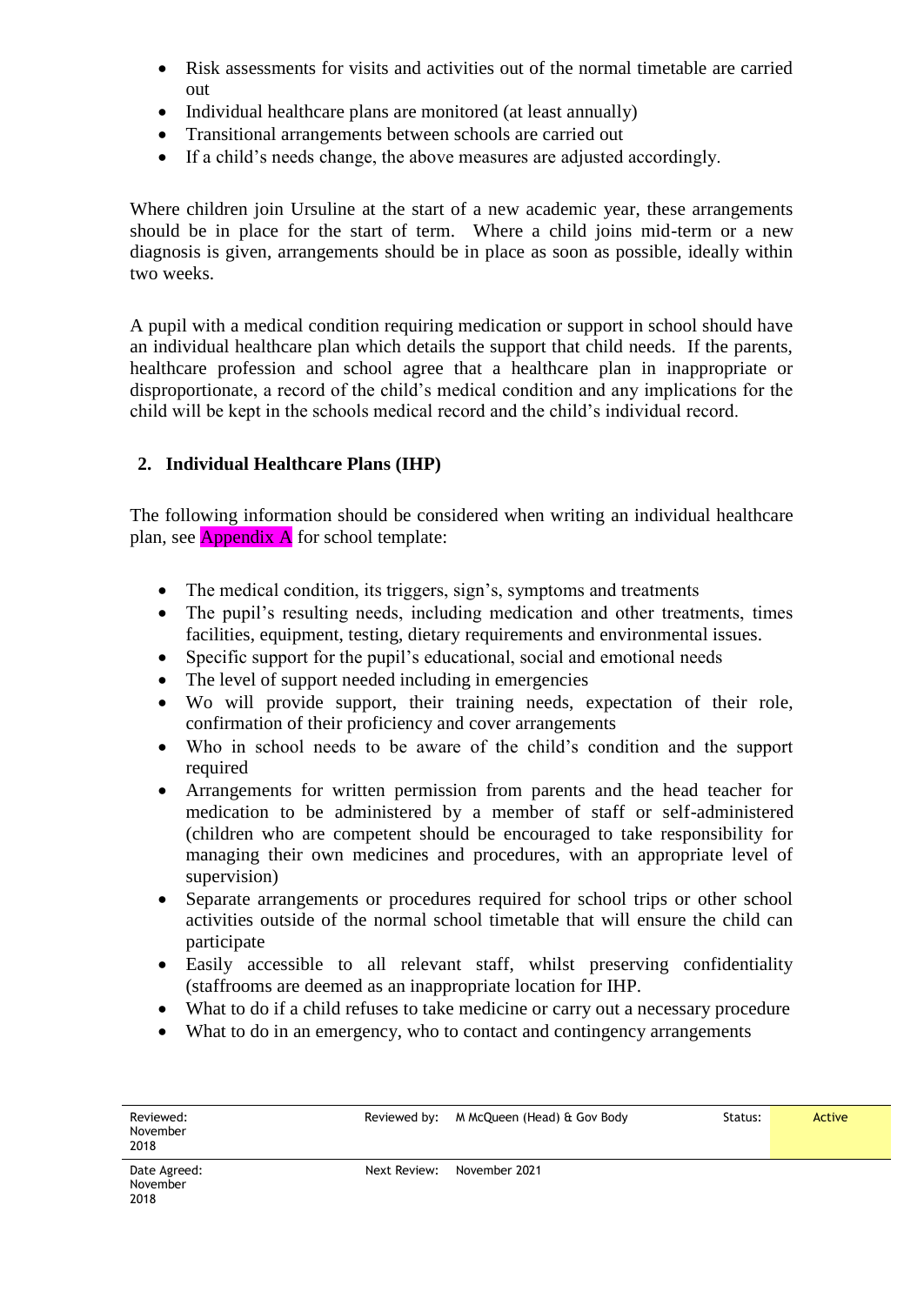Where a pupil has an Education, Health and Care Plan or Special Education Needs Statement, the IHP will be linked to it or become part of it.

#### **3. Roles and Responsibilities**

Supporting a child with a medical condition during schools hours is not the sole responsibility of one person. The school will work collaboratively with any relevant person or agency to provide effective support for the child.

#### **The Governing Body will:**

- Make arrangements to support pupils with medical conditions and ensure this policy is developed and implemented.
- Ensure that pupils with medical conditions are supported to enable the fullest participation possible in all aspects of school life.
- Ensure that sufficient staff receive suitable training and are competent before they take on responsibility to support a child with any medical condition.
- Ensure the appropriate level of insurance is in place and appropriately reflects the level of risk.

#### **The Head teacher will:**

- Ensure that the policy is developed and effectively implemented with partner agencies and staff.
- Identify and ensure that all staff are aware of the policy and understand their role in its implementation.
- Ensure that relevant staff are fully informed of a child's condition
- Ensure sufficient numbers of staff are trained to implement the policy and deliver IHP's, including in emergency and contingency situations
- If necessary, facilitating the recruitment of staff for the purpose of delivering the promises made in this policy.
- Ensure the appropriate level of insurance is in place and appropriately reflects the level of risk
- Develop Individual Healthcare Plans (IHP's)
- Liaise with the school nursing service in the case of any child with a medical condition who has not been brought to their attention or has developed an identified medical condition.
- Ensure procedures are in place to maintain confidentiality and data protection.
- Assign appropriate accommodation for medical treatment/care

#### **School Staff will:**

| Reviewed:<br>November<br>2018    |              | Reviewed by: M McQueen (Head) & Gov Body | Status: | Active |
|----------------------------------|--------------|------------------------------------------|---------|--------|
| Date Agreed:<br>November<br>2018 | Next Review: | November 2021                            |         |        |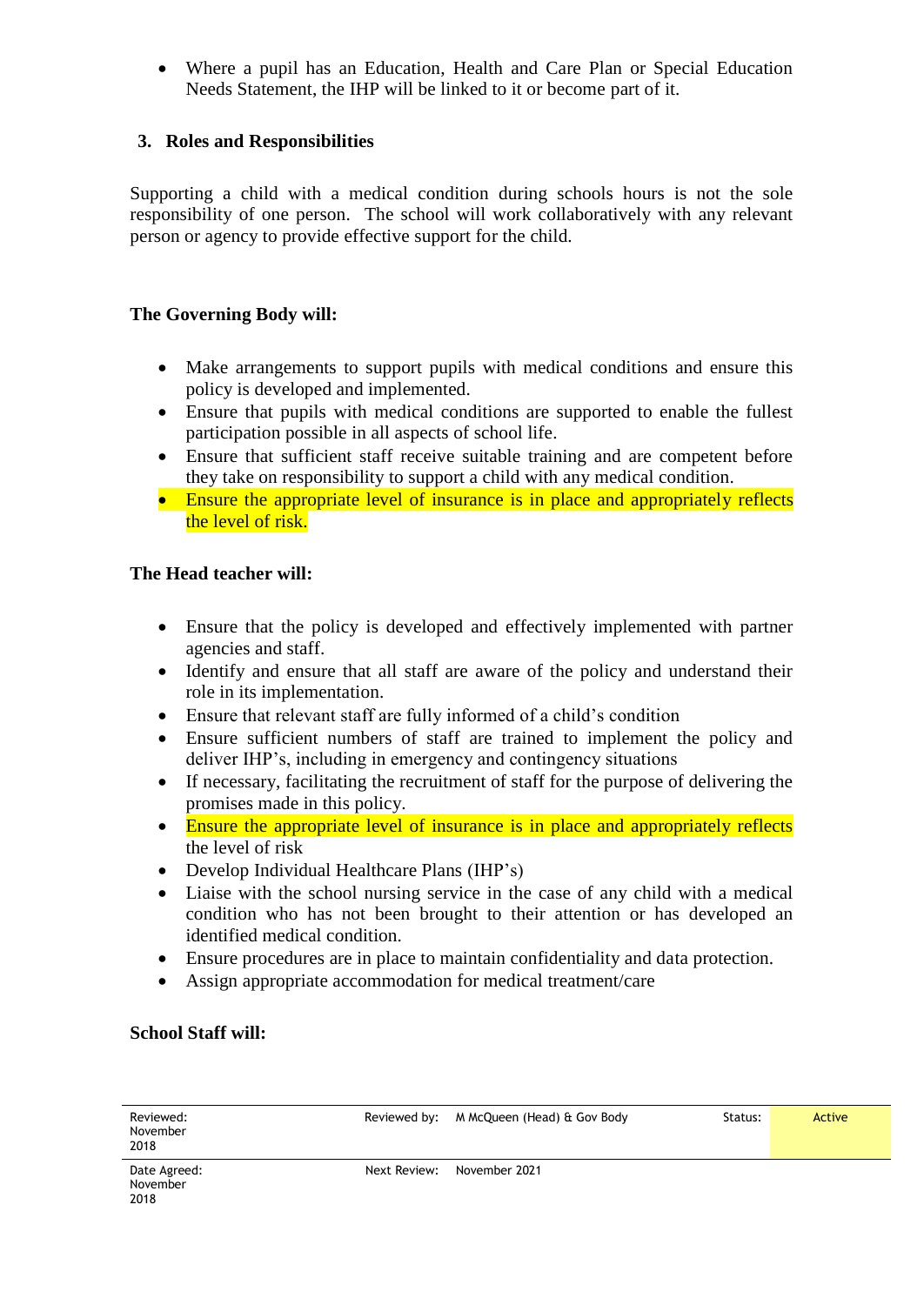- Take appropriate steps to support children with medical conditions and familiarize themselves with procedures which detail how to respond when they become aware that a pupil with a medical condition needs help.
- Know where controlled drugs are stores and where the key is held
- Take account of the needs of pupils with medical conditions in lessons
- Undertake training to achieve the necessary competency for supporting pupils with medical conditions, with particular specialist training if they have agreed to undertake a medication responsibility.
- Will follow the procedures agreed in the IHP if a child refuses to take medicine or carry out a necessary procedure.

Any member of school staff may be asked to provide support to pupils with medical conditions, including the administering of medicines, although they cannot be required to do so.

#### **School Nursing Service/Other healthcare professionals will:**

- Notify the school when a child has been identified as having a medical condition which will require support in school.
- When required, support the school on implementing a child's individual healthcare plan

#### **Pupils will:**

- Be fully informed in discussions about their medical support needs and contribute as much as possible to the development of their healthcare plan
- Comply with their IHP
- Take responsibility for managing their own medicines and procedures where they are confident to do so.

#### **Parents will:**

- Provide school with sufficient and up to date information about their child's medical needs.
- Act as a key partner in the development of their child's IHP
- Carry out any action they have agreed to as part of the implementation of their child's IHP
- Provide school with medicines and equipment and ensure they or other nominated adults are contactable at all times.

#### **4.0 Staff training and Support**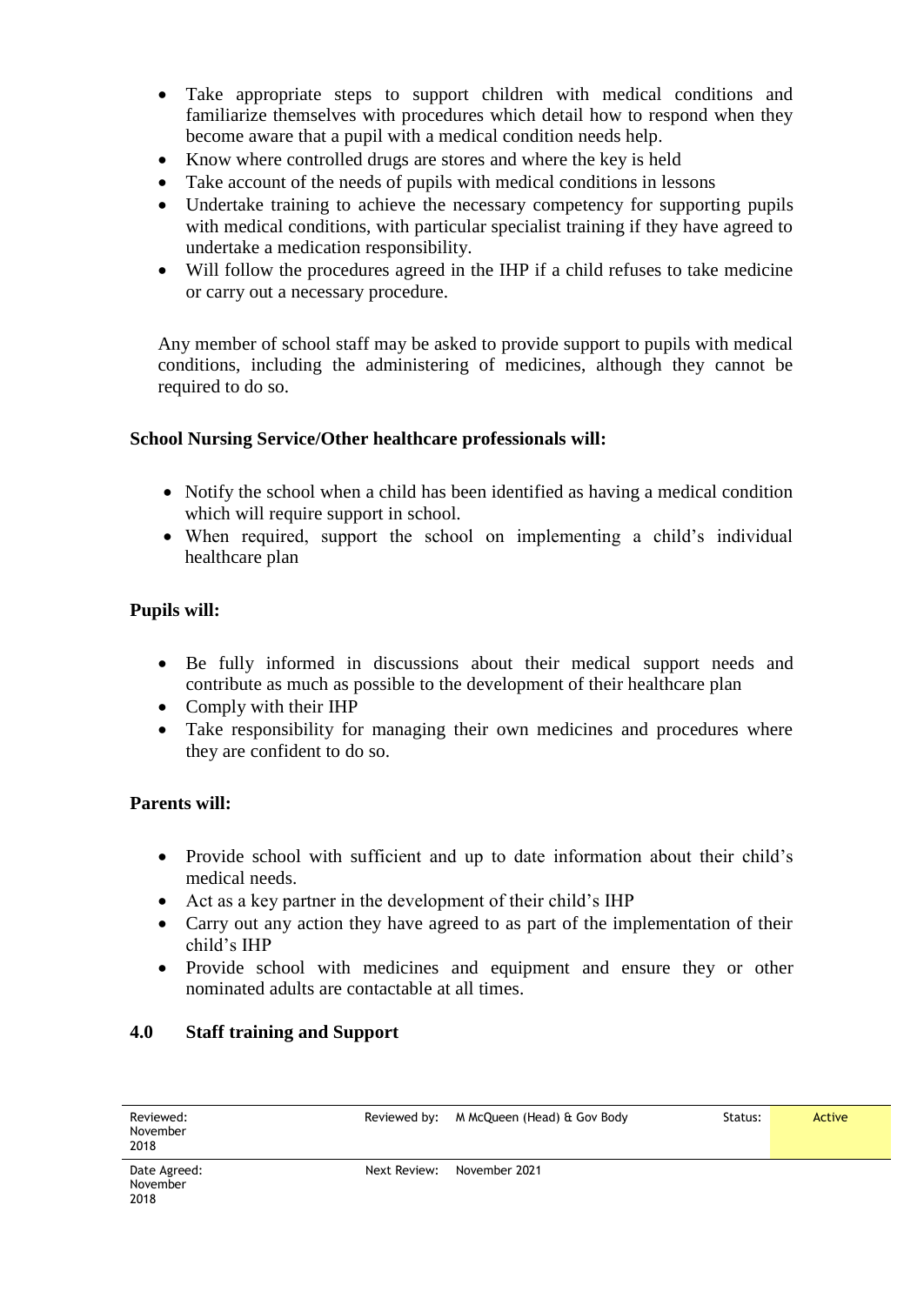- Newly appointed teachers, supply or agency staff and support staff will receive training on the 'Supporting Pupils with Medical Conditions' Policy as part of their induction
- The clinical lead for each training area/session will be named on each IHP
- No staff member may administer prescription medicines or undertake any healthcare procedures without undergoing training specific to the condition and signed off as competent.
- School will keep a record of medical conditions supported within SIMS
- School will keep a record of training undertaken and a list of teachers qualified to undertake responsibilities under this policy (see Appendix  $\bf{B}$ )

#### **5.0 Managing medicines on school premises**

#### **5.1 Prescribed Medicines**

- Medicines will only be administered at school when it would be detrimental to a child's health or school attendance not to do so
- No child will be given any prescription or non-prescription medicines without written parental consent.
- No child will be given medication containing aspirin without a doctor's prescription
- Medicines MUST be in date, labelled and provided in the original container (except in the case of insulin which may come in a pen or pump) with dosage instructions. Medicines which do not meet these criteria will not be Medicines which do not meet these criteria will not be administered.
- Parents are responsible for making sure that their child is well enough to attend school.
- If a child is deemed well enough to attend school but requires medication for a limited period, it will be necessary to complete a parental agreement.
- A record will be kept of any medication administered to a child (see appendix  $\overline{C}$ ) for school template).

#### **5.2 Controlled Medication**

- A child who has been prescribed a controlled drug may legally have it in their possession if they are competent to do so, but passing it to another child for use is an offence. Therefore, all medicine should be handed to appropriate member of staff.
- The supply, possession and administration of some medicines are controlled by the Misuse of Drugs Act and its associated regulations.

| Reviewed:<br>November<br>2018    |              | Reviewed by: M McQueen (Head) & Gov Body | Status: | <b>Active</b> |
|----------------------------------|--------------|------------------------------------------|---------|---------------|
| Date Agreed:<br>November<br>2018 | Next Review: | November 2021                            |         |               |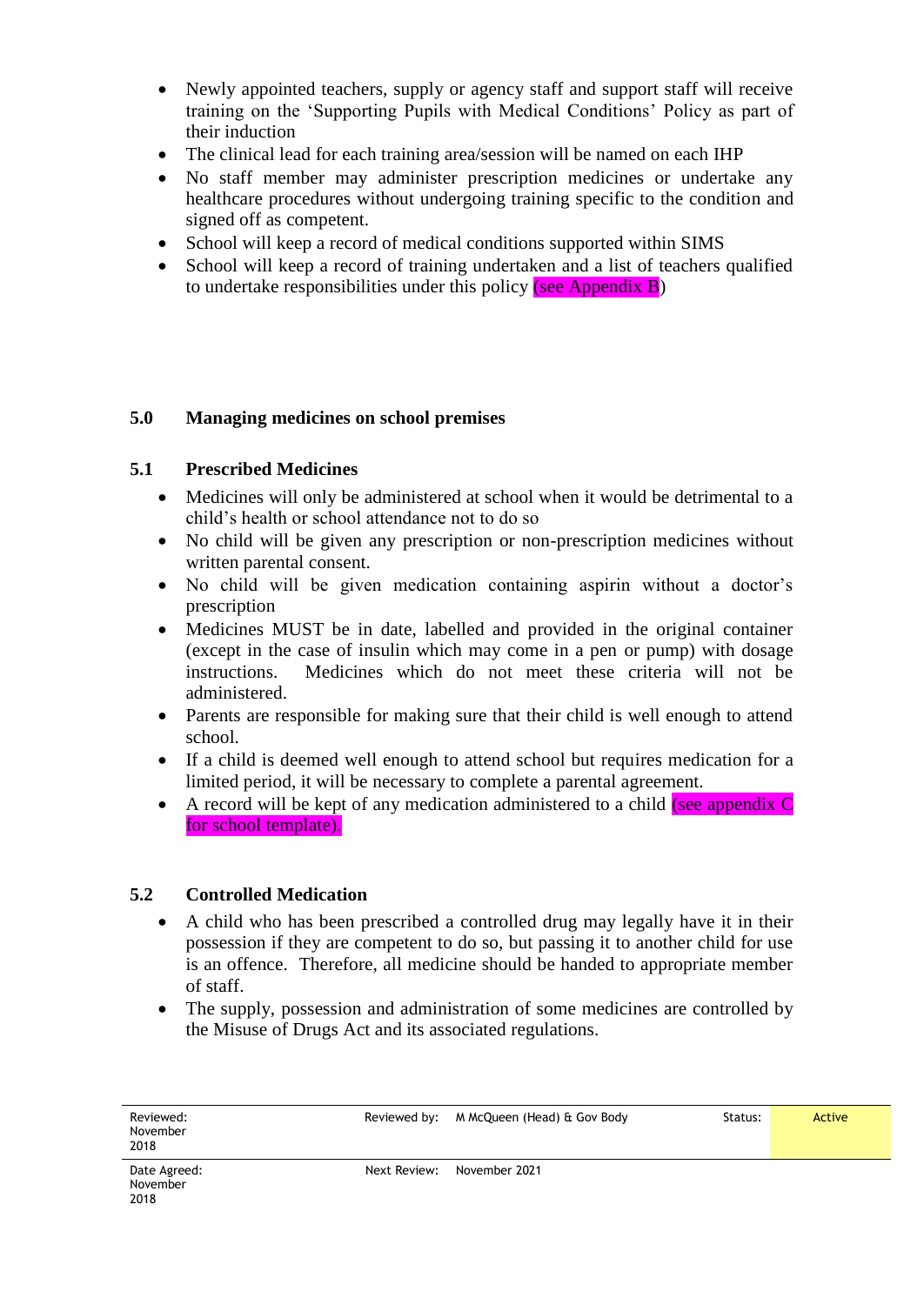- Controlled drugs may be prescribed as medicine for use by children, e.g. methylphenidate.
- Staff may administer a controlled drug to the child for whom it has been prescribed. Staff administering medicine should do so in accordance with the prescriber's instructions.
- Controlled drugs are kept in the school office in a locked non-portable container and only named staff have access.
- A record will be kept for audit and safety purposes. This includes a stock and administration details.
- Controlled drug, as with all medicines, are returned to the parent when no longer required to arrange for safe disposal (by returning the unwanted supply to the local pharmacy). If this is not possible, it should be returned to the dispensing pharmacist (details should be on the label).

#### 5.3 **Non-Prescription Medicines**

- Staff should not give a non-prescribed medicine to a child without the agreement of the Head or Deputy.
- Prior written permission from the parents must be obtained.
- A child under 16 should never be given aspirin or medicines containing ibuprofen unless prescribed by a doctor.
- Staff should check that the medicine has been administered without adverse effect to the child in the past and that parents have certified this is the case  $-$  a note to this effect should be recorded in the written parental agreement for the school/setting to administer medicine.
- If a child suffers regularly from frequent or acute pain the parents should be encouraged to refer the matter to the child's GP

#### 5.4 **Over the Counter Medicines**

- Over the counter medicines, e.g. hay fever treatments, should be accepted only in exceptional circumstances, and be treated in the same way as prescribed medication.
- Parent/carers must clearly label the container with child's name, dose and time of administration and complete a Consent Form.
- Parent/carers are discouraged from sending cough and cold remedies into school. Other remedies, including herbal preparations, will not be accepted for administration in school.

#### 5.5 **Analgesia (Pain Relief)**

- For pupils who regularly need analgesia (e.g. for migraine), an individual supply of their analgesic should be kept in school.
- As recommended Ursuline will not keep stock supplies of analgesics but will administer analgesics to children with written permission from their parent.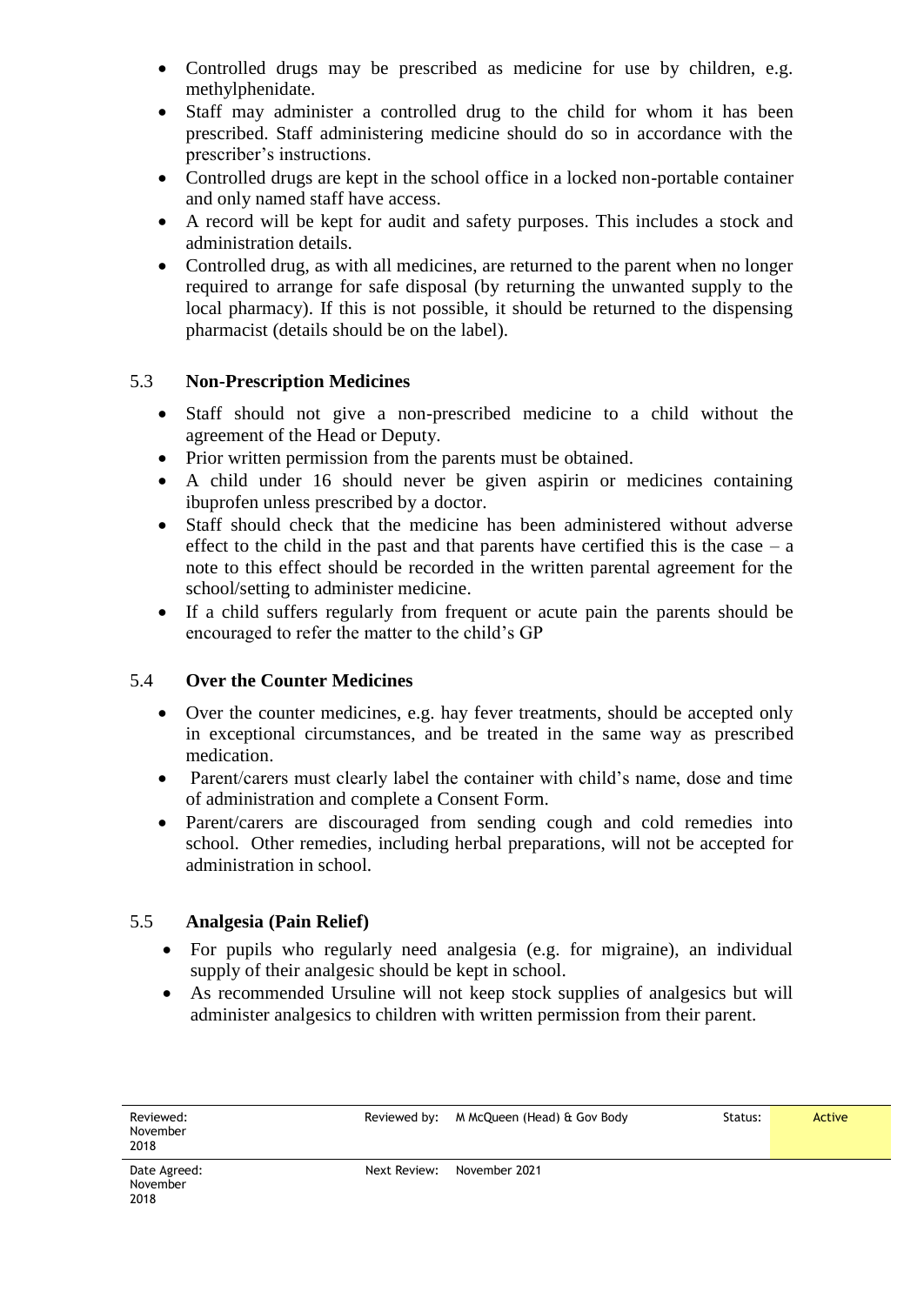Pupils under 16 should never be given medicines containing aspirin or ibuprofen unless prescribed by a Doctor.

#### 5.6 **Storage of Medication**

- The importance of medication in maintaining the well-being of children with medical needs means that the required medication should be kept as close to the child as is practical.
- Other medication will be kept in a wall cupboard in the School Office or in the designated refrigerator as appropriate.
- Parents are responsible for ensuring that date-expired medicines are returned to the pharmacy for safe disposal and that all medication to be used within school is within date of expiry.
- Large volumes of medicines should not be stored.
- Staff should only store, supervise and administer medicine that has been prescribed for an individual child.
- Medicines should be stored strictly in accordance with product instructions (paying particular note to temperature) and in the original container in which dispensed.
- Where a child needs two or more prescribed medicines, each should be in a separate container. Non-healthcare staff should never transfer medicines from their original containers.
- Children should know where their medicines are at all time and be able to access them immediately. A pupil will never be prevented from accessing their medication.
- Ursuline Catholic Primary cannot be held responsible for side effects that occur when medication is taken correctly.

#### **5.7 Refusing Medicines**

- If a child refuses to take medicine, staff should not force them to do so, but should note this in the records and follow agreed procedures.
- Parents should be informed of the refusal on the same day.
- If a refusal to take medicines results in an emergency, the school or setting's emergency procedures should be followed.

#### **5.8 Record Keeping**

- Parents should tell the school or setting about the medicines that their child needs to take and provide details of any changes to the prescription or the support required.
- However staff should make sure that this information is the same as that provided by the prescriber.
- Medicines should always be provided in the original container as dispensed by a pharmacist and include the prescriber's instructions.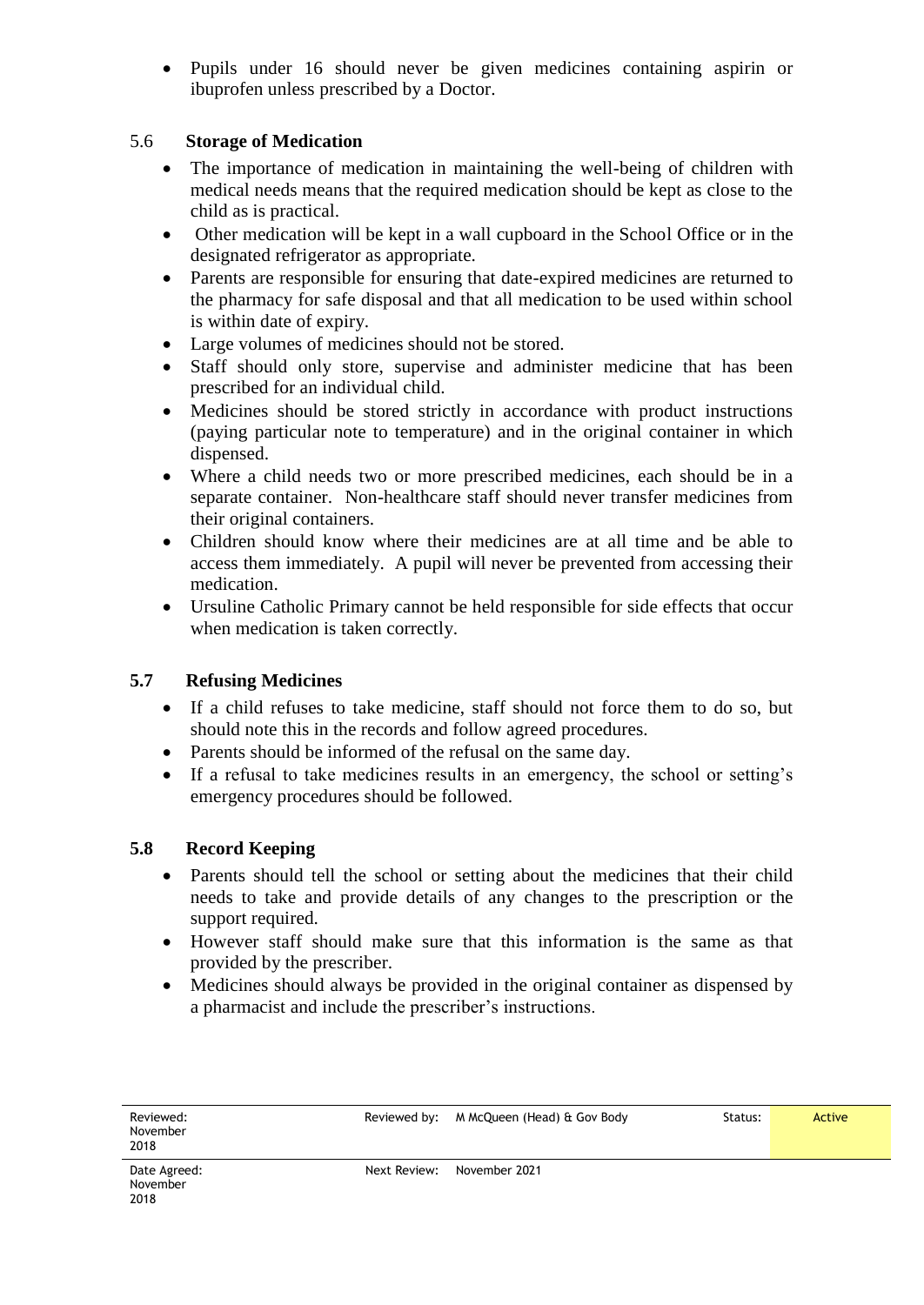- Staff should check that any details provided by parents, or in particular cases by a paediatrician or specialist nurse, are consistent with the instructions on the container.
- Ursuline will complete a Medication Record to detail medication given to children. Records offer protection to staff and proof that they have followed agreed procedures

#### **5.9 Safety Management**

- All medicines may be harmful to anyone for whom they are not appropriate.
- When agreeing to the administration of medicines Ursuline Catholic Primary will ensure that the risks to the health of others are properly controlled. This duty is set out in the Control of Substances Hazardous to Health Regulations 2002 (COSHH).

#### **5.12 Disposal of Medicines**

- Staff should not dispose of medicines. Parents are responsible for ensuring that date-expired medicines are returned to a pharmacy for safe disposal.
- They should also collect medicines held at the end of each term/school year.
- Parents MUST ensure that a fresh supply is returned to school at the start of every term.
- If parents do not collect all medicines, they should be taken to a local pharmacy for safe disposal.
- Sharps boxes should always be used for the disposal of needles. Sharps boxes can be obtained by parents on prescription from the child's GP or paediatrician.
- Collection and disposal of the boxes should be arranged with the Local Authority's environmental services.

#### **6.0 Medical conditions register/list**

- Parents will have the opportunity to provide information on their child's medical condition during the admission process.
- Parents can request to meet with the Head teacher or their child's teacher to discuss any medical conditions or recent diagnosis.
- All known medical conditions will be logged in the schools SIMS system. This will be updated and reviewed regularly.
- Each class teacher will be given an overview of the list for pupils in their care.
- Supply staff and support staff similarly will have access on a need to know basis.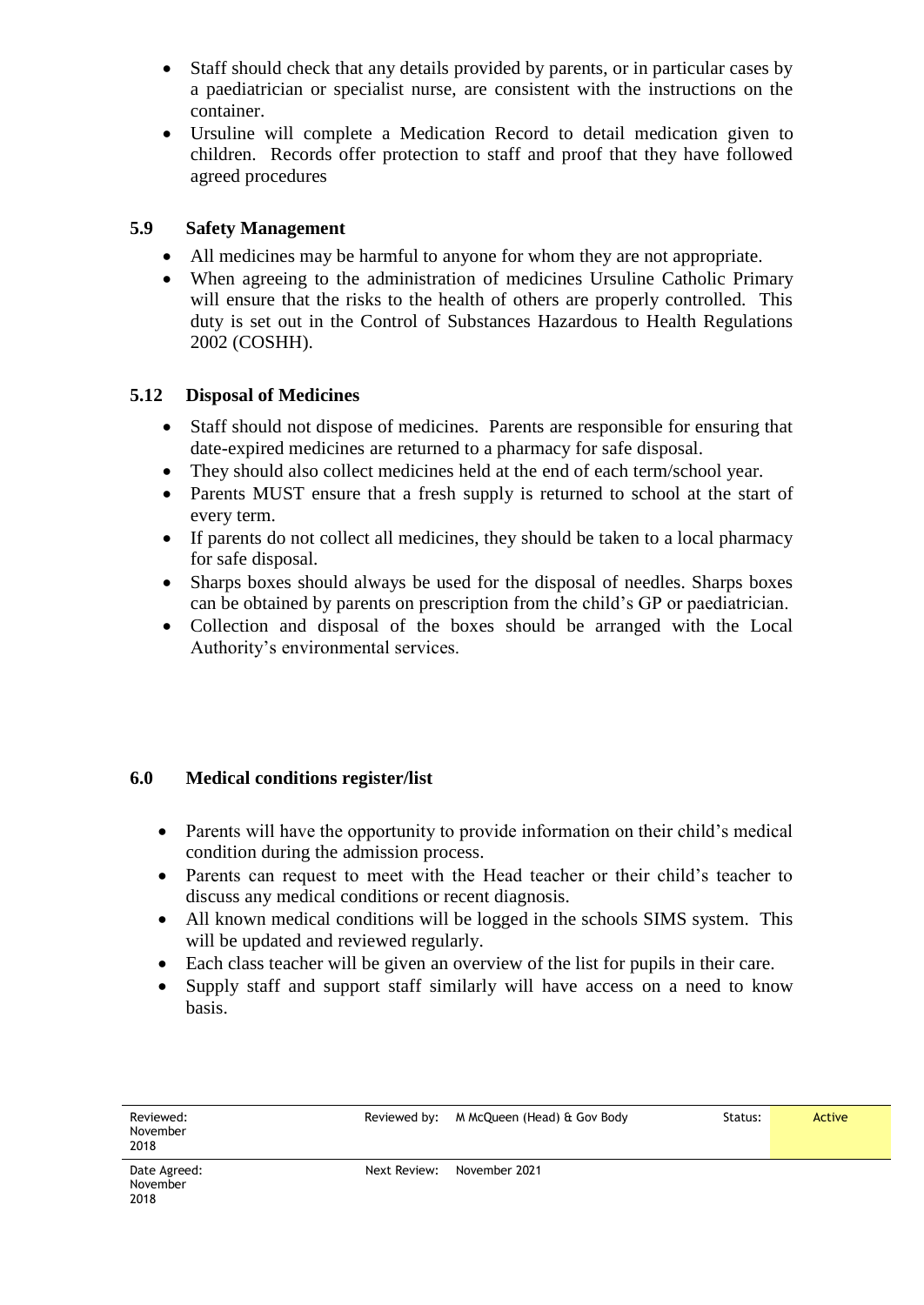For pupils on the medical conditions list transition point meetings will take place in advance of transferring to enable parents, school and health professionals to prepare IHP and train staff if necessary.

#### **7.0 Emergencies**

- Medical emergencies will be dealt with following the schools emergency procedures which will be communicated to all staff
- IHP's will clearly define what constitutes an emergency and will explain what to do. All relevant staff will be made aware of emergency symptoms and procedures.
- Pupils will be informed in general terms of what to do in an emergency such as telling a teacher.
- If a pupil need to be taken to hospital, a member of staff will remain with the child until their parents arrive.
- The school defibrillator will be tested regularly. A log of all tests will be kept

#### 8.0 **Allergies & Anaphylaxis**

- Anaphylaxis is an acute, severe allergic reaction requiring immediate medical attention. It usually occurs within seconds or minutes of exposure to certain foods or other substances, but may happen after a few hours. Common triggers include nuts, eggs, cow's milk, certain drugs, and insect stings.
- Details of such allergies will be recorded on the Health Care Plan.
- Emergency action will be detailed in this plan and all staff will be made aware of the condition and course of action. Two main types of medication may be used:
- Antihistamines (eg; Piriton, Zirtec)
- Preloaded Adrenalin injection (eg:epipen)
- Parents will be informed immediately if their child has an allergic reaction and emergency services will be contacted (procedures displayed in school office) if this is the advice outlined on the Health Care Plan or if this is deemed to be the appropriate course of action by senior school staff.
- Children with food allergies will need a Health Care Plan and this information with a full explanation of the condition and action to be taken will be disseminated to all staff.
- An Epipen/Anapen can only be administered by school staff who have volunteered and have been designated as appropriate by the Headteacher and who has been trained by the school nurse/doctor.
- Training of designated staff will be provided by the school doctor/nurse and the Head teacher will keep a record of training undertaken. Training will be updated at least once a year. The Epipen/Anapen should be readily accessible for use in an emergency and where pupils are of an appropriate age the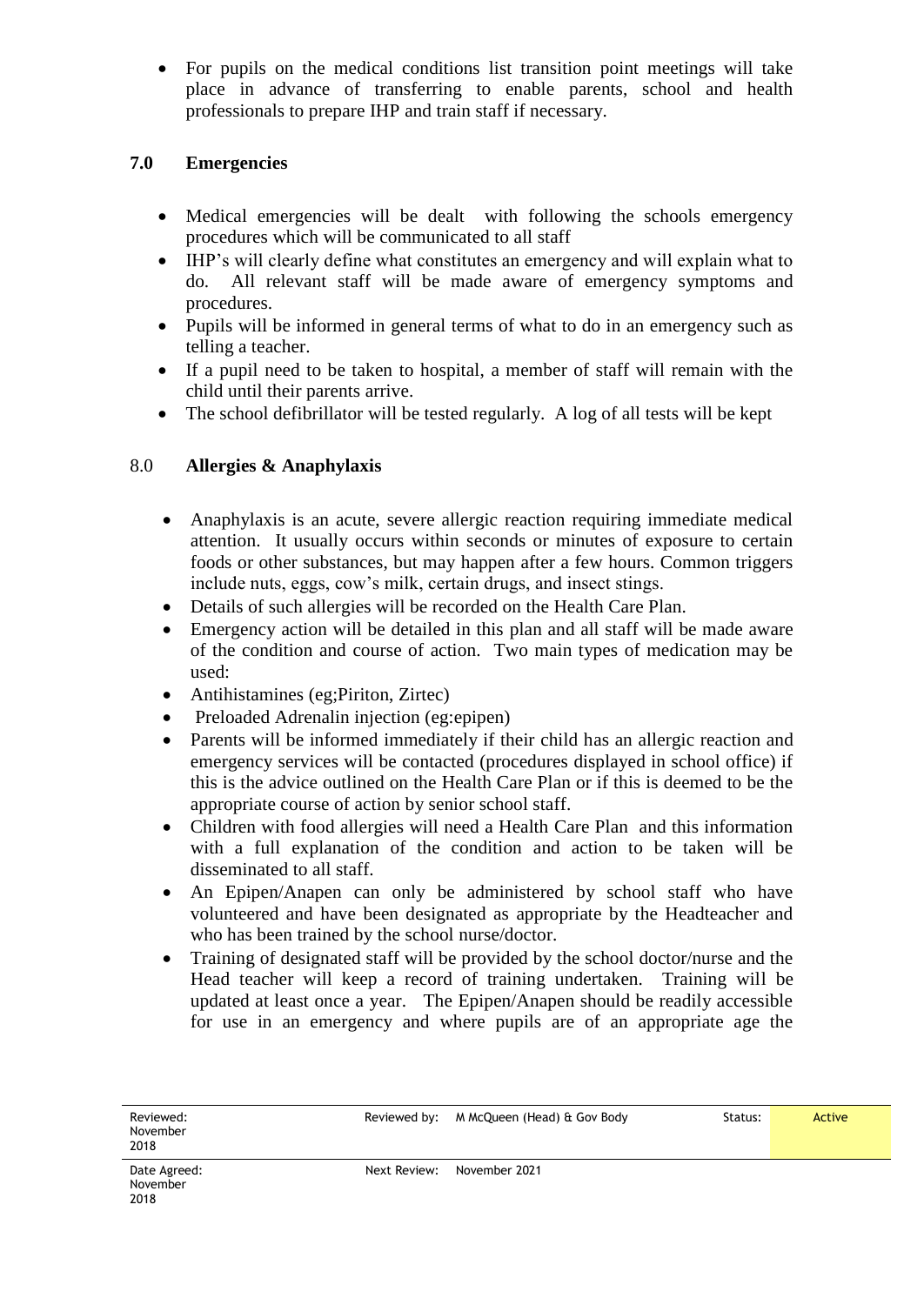Epipen/Anapen can be carried on their person or kept in the classroom. It should be stored at room temperature, protected from heat and light and be kept in the original named box .It is parent's responsibility to ensure that the Epipen/Anapen is in date. Expiry dates and discolouration of contents should be checked termly and parent/carer have responsibility to replace it as necessary.

- The use of the Epipen/Anapen must be recorded on the pupil's Medication Record, with time, date and full signature of the person who administered the Epipen/Anapen.
- Immediately after the Epipen/Anapen is administered, a 999 ambulance call must be made and then parent's notified. If two adults are present, the 999 call should be made at the same time of administering the Epipen/Anapen. The used Epipen/Anapen must be given to the ambulance personnel. It is the parent/carer responsibility to renew the Epipen/Anapen before the child returns to school. The Epipen/Anapen must be taken if the pupil leaves the school site. An adult, who has been trained to administer the Epipen/Anapen, must accompany the pupil.

#### **9.0 Asthma**

How to Recognize an Asthma Attack

The signs of an asthma attack are

- $\triangleright$  Persistent cough (when at rest)
- $\triangleright$  A wheezing sound coming from the chest (when at rest)
- $\triangleright$  Difficulty breathing (the child could be breathing fast and with effort, using all accessory muscles in the upper body)
- $\triangleright$  Nasal flaring

2018

- $\triangleright$  Unable to talk or complete sentences. Some children will go very quiet.
- $\triangleright$  May try to tell you that their chest 'feels tight' (younger children may express this as tummy ache)
	- o CALL AN AMBULANCE IMMEDIATELY AND COMMENCE THE ASTHMA ATTACK PROCEDURE WITHOUT DELAY IF THE CHILD
	- o Appears exhausted
	- o Has a blue/white tinge around lips
	- o Is going blue
	- o Has collapsed

What to do in the Event of an Asthma Attack

- $\triangleright$  Keep calm and reassure the child
- $\triangleright$  Encourage the child to sit up and slightly forward
- $\triangleright$  Use the child's own inhaler if not available, use the emergency inhaler
- $\triangleright$  Remain with the child while the inhaler and spacer are brought to them

| Reviewed:<br>November<br>2018 |              | Reviewed by: M McQueen (Head) & Gov Body | Status: | Active |
|-------------------------------|--------------|------------------------------------------|---------|--------|
| Date Agreed:<br>November      | Next Review: | November 2021                            |         |        |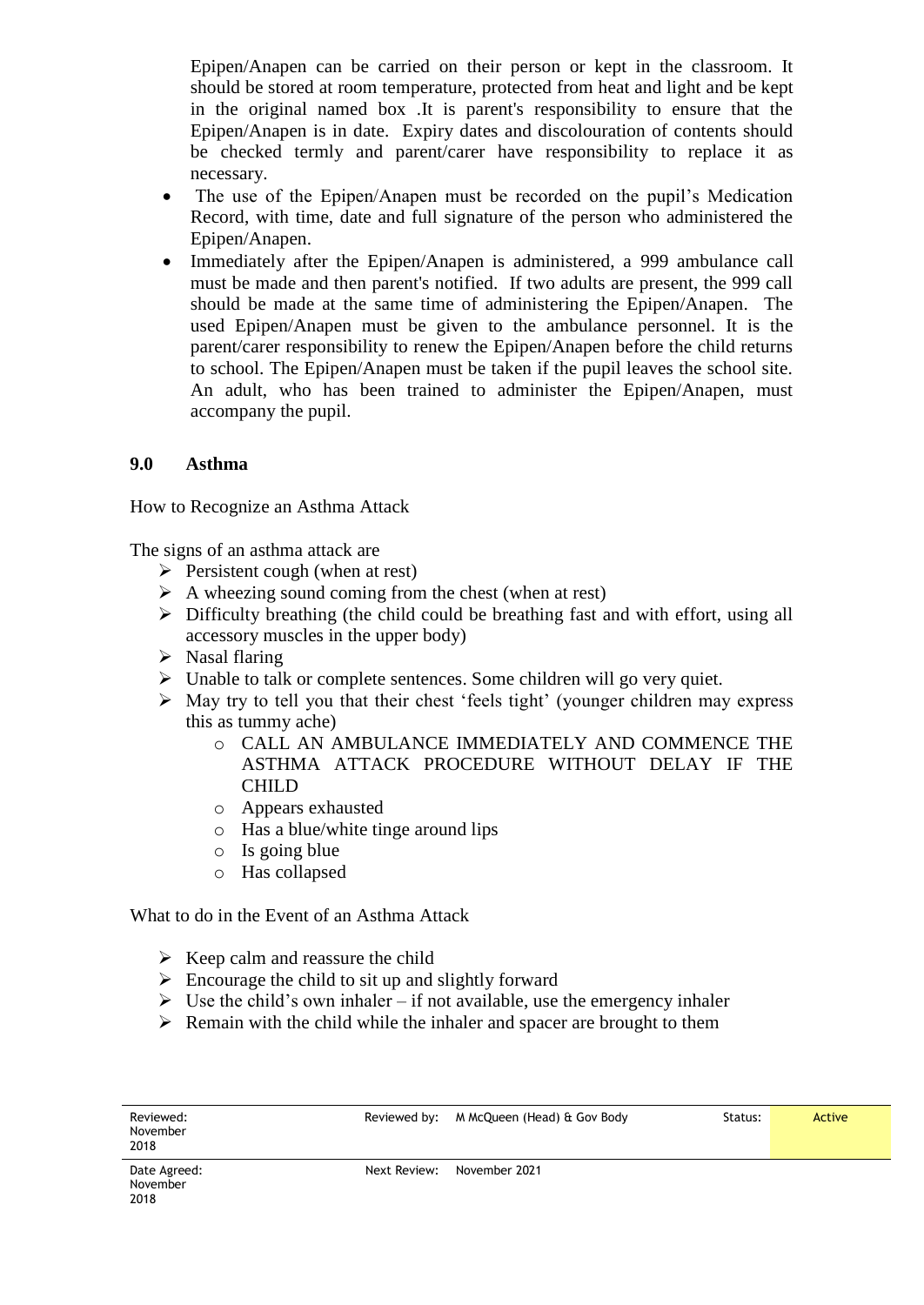- $\triangleright$  Immediately help the child to take two separate puffs of salbutamol via the spacer
- $\triangleright$  If there is no immediate improvement, continue to give two puffs at a time every two minutes, up to a maximum of 10 puffs
- $\triangleright$  Stay calm and reassure the child. Stay with the child until they feel better. The child can return to school activities when they feel better
- $\triangleright$  If the child does not feel better or you are worried at ANYTIME before you have reached 10 puffs, CALL 999 FOR AN AMBULANCE
- $\triangleright$  If an ambulance does not arrive in 10 minutes give another 10 puffs in the same way

#### 9.1 **Arrangements for the supply, storage, care and disposal of the inhaler**

- In accordance with the Human Medicines (Amendment) (No. 2) Regulations 2014 Ursuline will buy and keep available a salbutamol inhaler, without a prescription, for use in emergencies.
- The emergency salbutamol inhaler should only be used by children, for whom written parental consent for use of the emergency inhaler has been given, who have either been diagnosed with asthma and prescribed an inhaler, or who have been prescribed an inhaler as reliever medication.
- The inhaler can be used if the pupil's prescribed inhaler is not available (for example, because it is broken, or empty).

#### **9.1.1 Supply**

- The school will buy and keep on the premises at least two inhalers which will be included in an emergency kit
- The emergency asthma inhaler kit will include:
	- a salbutamol metered dose inhaler;
	- at least two plastic spacers compatible with the inhaler;
	- instructions on using the inhaler and spacer;
	- instructions on cleaning and storing the inhaler;
	- manufacturer's information;
	- a checklist of inhalers, identified by their batch number and expiry date, with monthly checks recorded;

- a note of the arrangements for replacing the inhaler and spacers (see below);

- a list of children permitted to use the emergency as detailed in their individual healthcare plans;

- a record of administration (i.e. when the inhaler has been used).
- Salbutamol is a relatively safe medicine, particularly if inhaled, but all medicines can have some adverse effects. Those of inhaled salbutamol are well known, tend to be mild and temporary and are not likely to cause serious harm.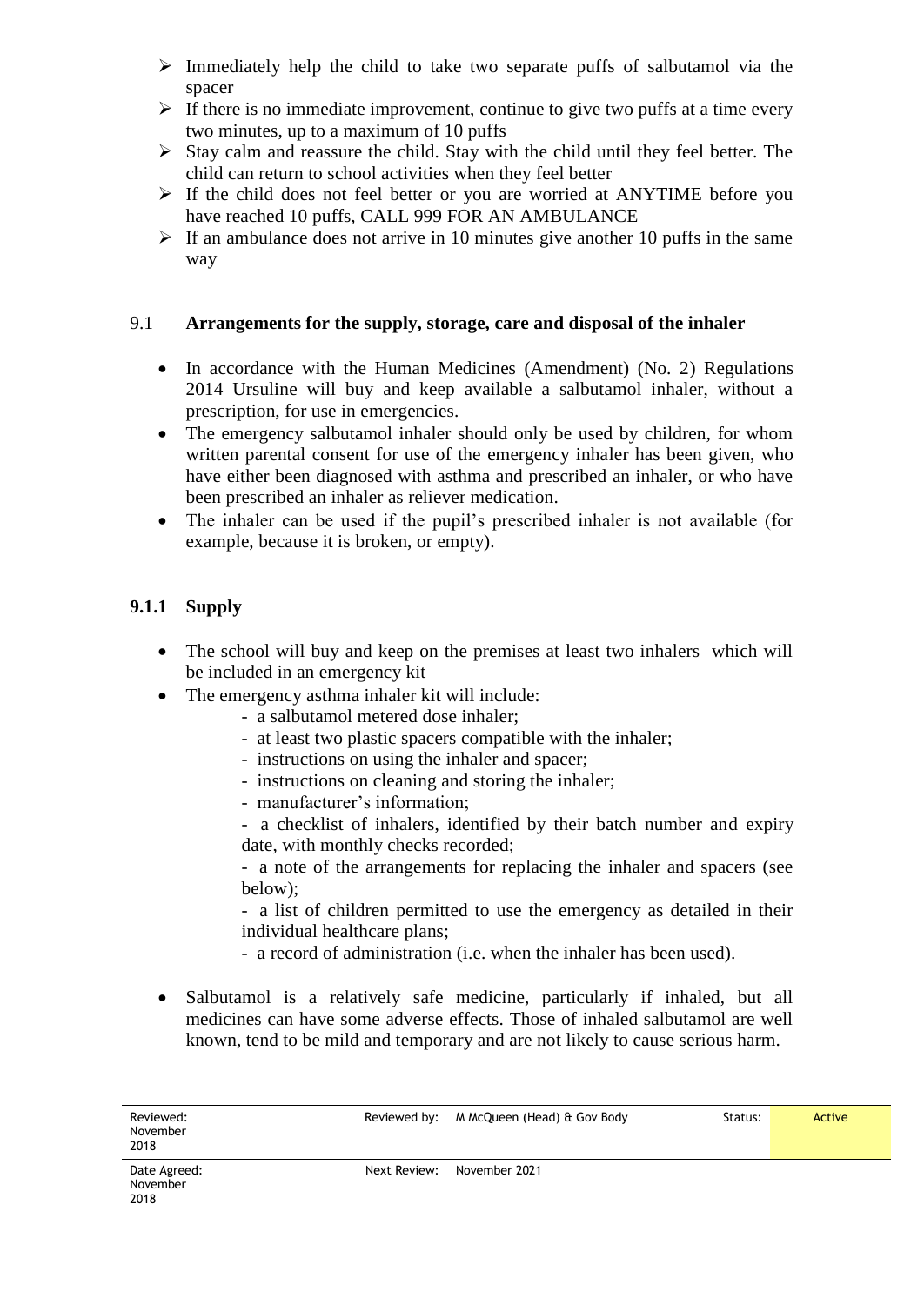- The main risk of holding a salbutamol inhaler for emergency use is that it may be administered inappropriately to a breathless child who does not have asthma.
- It is essential therefore that the inhaler is only used by children who have asthma or who have been prescribed a reliever inhaler, and for whom written parental consent has been given.

#### 9**.1.2 Storage and care of the inhaler**

Ursuline will take responsibility for ensuring that:

- on a monthly basis the inhaler and spacers are present and in working order, and the inhaler has sufficient number of doses available.
- Replacement inhalers are obtained when expiry dates approach.
- Replacement spacers are available following use.
- The plastic inhaler housing (which holds the canister) has been cleaned, dried and returned to storage following use, or that replacements are available if necessary.
- The inhaler and spacers are kept in a safe and suitably central location in the school, such as the school office, or staffroom, which is known to all staff, and to which all staff have access at all times, but in which the inhaler is out of the reach and sight of children.
- The inhaler and spacer MUST not be locked away.
- The inhaler should be stored at the appropriate temperature (in line with manufacturer's guidelines), usually below 30C, protected from direct sunlight and extremes of temperature.
- The inhaler and spacers should be kept separate from any child's inhaler which is stored in a nearby location and the emergency inhaler should be clearly labelled to avoid confusion with a child's inhaler.
- An inhaler should be primed when first used (e.g. spray two puffs). As it can become blocked again when not used over a period of time, it should be regularly primed by spraying two puffs.
- To avoid possible risk of cross-infection, the plastic spacer should not be reused. It can be given to the child to take home for future personal use.
- The inhaler itself however can usually be reused, provided it is cleaned after use. The inhaler canister should be removed, and the plastic inhaler housing and cap should be washed in warm running water, and left to dry in air in a clean, safe place The canister should be returned to the housing when it is dry, and the cap replaced, and the inhaler returned to the designated storage place. However, if there is any risk of contamination with blood (for example if the inhaler has been used without a spacer), it should also not be re-used but disposed of.

#### **9.1.3 Disposal**

Spent inhalers are returned to the pharmacy to be recycled.

#### **10.0 Day trips, residential visits and sporting activities**

| Reviewed:<br>November<br>2018    |              | Reviewed by: M McQueen (Head) & Gov Body | Status: | Active |
|----------------------------------|--------------|------------------------------------------|---------|--------|
| Date Agreed:<br>November<br>2018 | Next Review: | November 2021                            |         |        |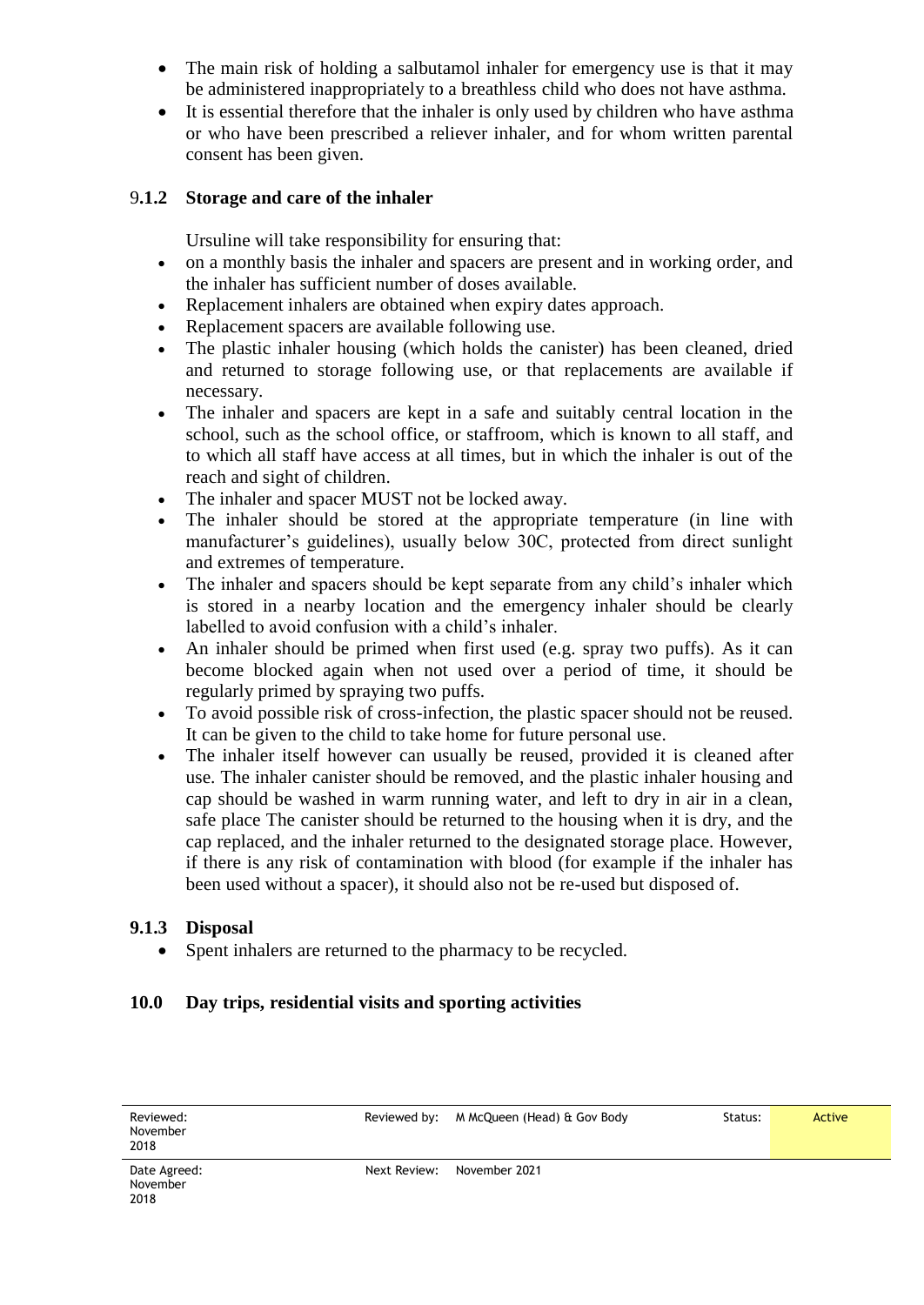- Any arrangements made for school trips etc. will be flexible enough to ensure pupils with medical conditions can participate unless a clinician states it is not possible.
- Risk assessments will form part of the planning arrangements and will take account of any steps needed to ensure that pupils with medical conditions are included.
- Consultation with parents, healthcare professionals etc. regarding trips and visits will be separate to the normal day to day IHP requirements for the school day.

#### **11 Sporting Activities**

- Most children with medical conditions can participate in physical activities and extra-curricular sport.
- There should be sufficient flexibility for all children to follow in ways appropriate to their own abilities.
- For many, physical activity can benefit their overall social, mental and physical health and well-being. Any restrictions on a child's ability to participate in PE should be recorded in their individual health care plan.
- All adults should be aware of issues of privacy and dignity for children with particular needs.
- Some children may need to take precautionary measures before or during exercise, and may also need to be allowed immediate access to their medicines such as asthma inhalers.
- Staff supervising sporting activities should consider whether risk assessments are necessary for some children, be aware of relevant medical conditions and any preventative medicine that may need to be taken and emergency procedures.

#### **12 Hygiene and Infection Control**

- All staff should be familiar with normal precautions for avoiding infection and follow basic hygiene procedures.
- Staff have access to protective disposable gloves and should take care when dealing with spillages of blood or other body fluids and disposing of dressings or equipment.

#### **13.0 Unacceptable Practice**

The following behavior is unacceptable at Ursuline Catholic Primary School:

- Preventing children from easily accessing their inhalers and medication and administering their medication when and where necessary
- Assuming the pupils with the same condition require the same treatment
- Ignoring the views of the pupil and and/or their parents or ignoring medical evidence or opinion.